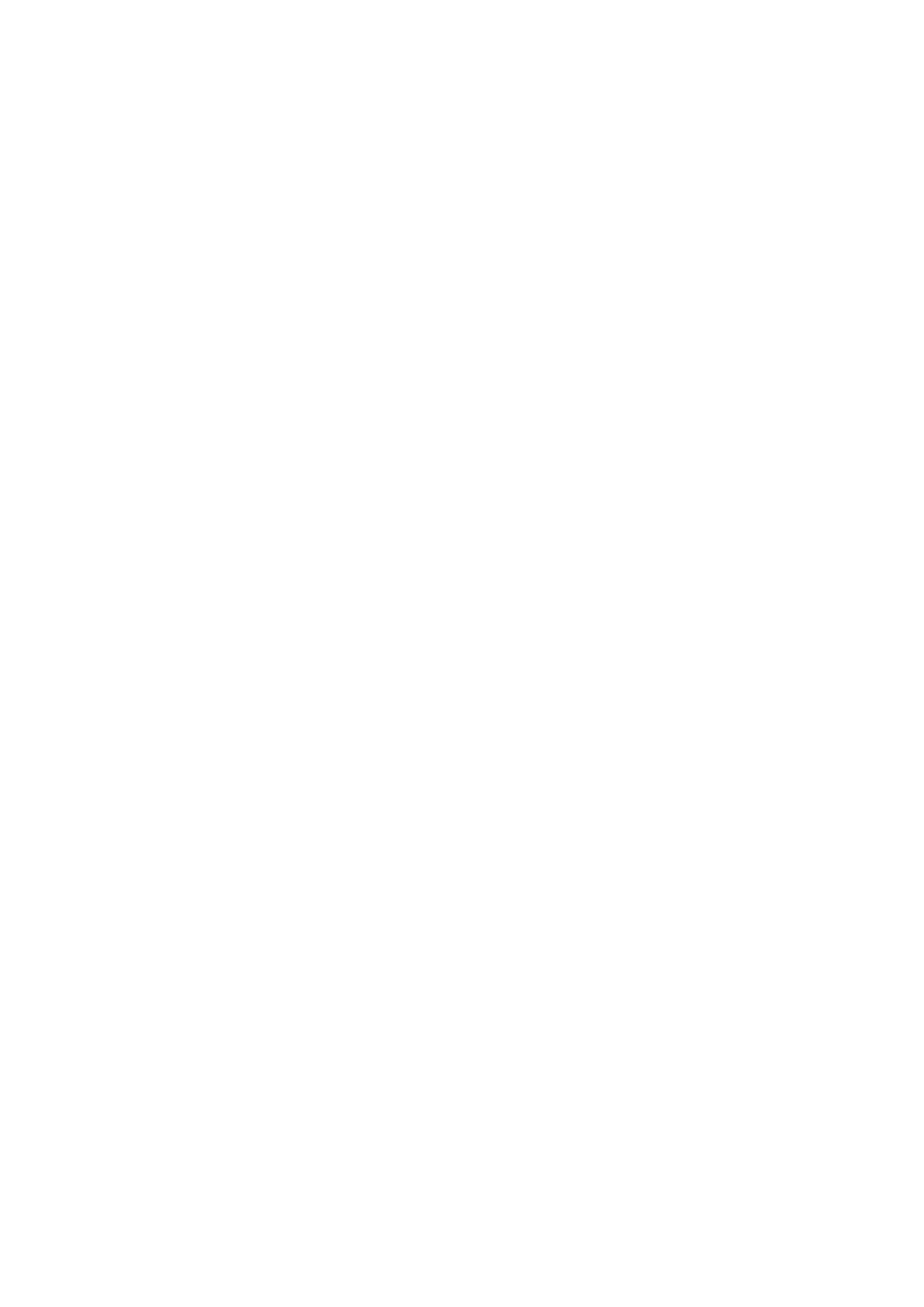### BRITISH GEOLOGICAL SURVEY

GEOANALYTICS and Modelling PROGRAMME COMMISSIONED REPORT CR/19/062

# Geostatistical Modelling Work for East of Gannet and Montrose Fields NCMPA

### B P Marchant

*Contributor/editor*

D Dove

The National Grid and other Ordnance Survey data © Crown Copyright and database rights 2019. Ordnance Survey Licence No. 100021290 EUL.

### *Bibliographical reference*

MARCHANT, B.P.2019. Geostatistical Modelling Work for East of Gannet and Montrose Fields NCMPA. *British Geological Survey Commissioned Report*, CR/19/062. 18pp.

Copyright in materials derived from the British Geological Survey's work is owned by UK Research and Innovation (UKRI) and/or the authority that commissioned the work. You may not copy or adapt this publication without first obtaining permission. Contact the BGS Intellectual Property Rights Section, British Geological Survey, Keyworth, e-mail ipr@bgs.ac.uk. You may quote extracts of a reasonable length without prior permission, provided a full acknowledgement is given of the source of the extract.

Maps and diagrams in this book use topography based on Ordnance Survey mapping.

© *UKRI 2019. All rights reserved* Keyworth, Nottingham British Geological Survey 2019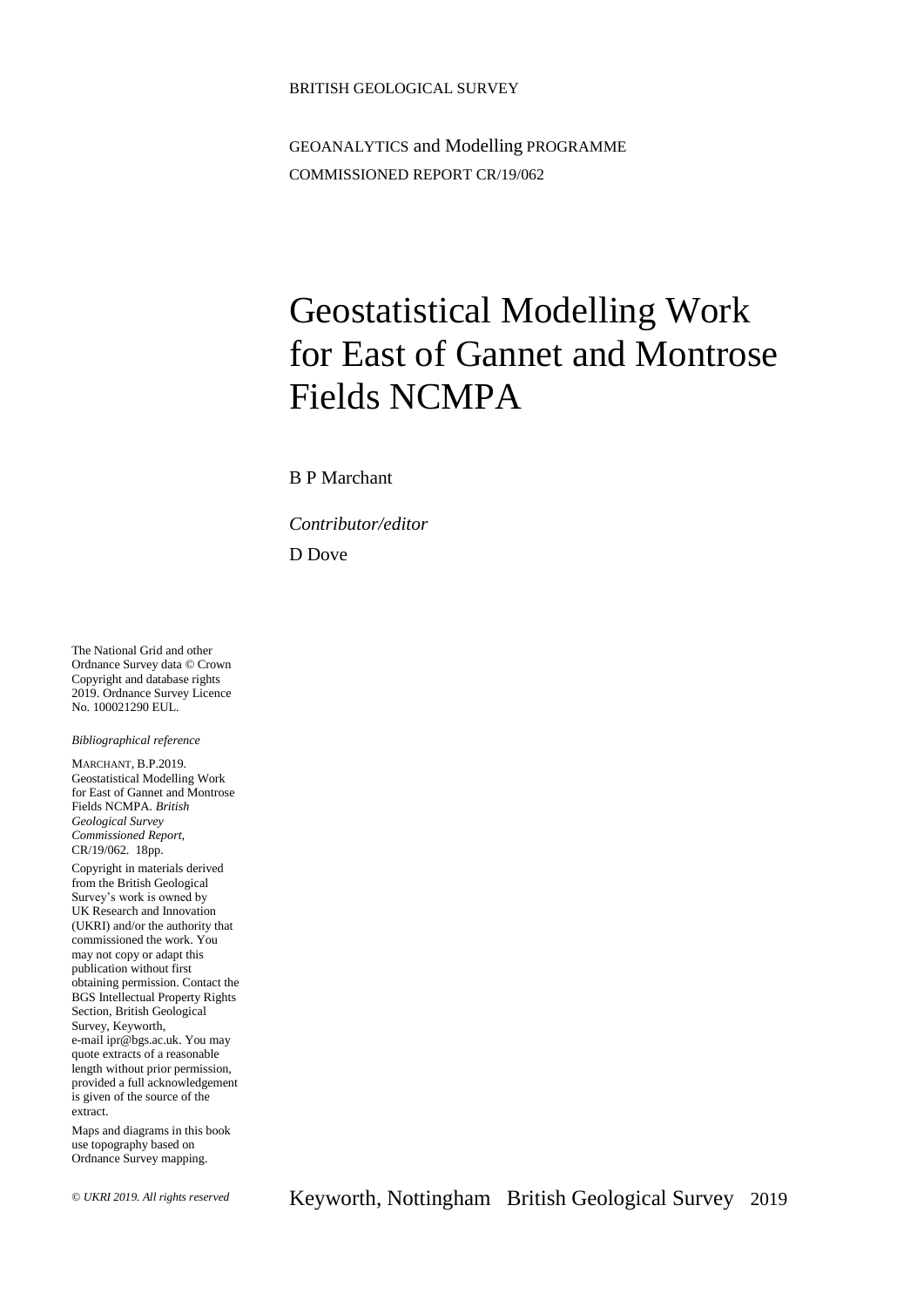## **BRITISH GEOLOGICAL SURVEY**

The full range of our publications is available from BGS shops at Nottingham, Edinburgh, London and Cardiff (Welsh publications only) see contact details below or shop online at www.geologyshop.com

The London Information Office also maintains a reference collection of BGS publications, including maps, for consultation.

We publish an annual catalogue of our maps and other publications; this catalogue is available online or from any of the BGS shops.

*The British Geological Survey carries out the geological survey of Great Britain and Northern Ireland (the latter as an agency service for the government of Northern Ireland), and of the surrounding continental shelf, as well as basic research projects. It also undertakes programmes of technical aid in geology in developing countries.*

*The British Geological Survey is a component body of UK Research and Innovation.*

#### *British Geological Survey offices*

### **Environmental Science Centre, Keyworth, Nottingham NG12 5GG**

Tel 0115 936 3100

#### **BGS Central Enquiries Desk**

Tel 0115 936 3143 email enquiries@bgs.ac.uk

### **BGS Sales**

Tel 0115 936 3241 email sales@bgs.ac.uk

### **The Lyell Centre, Research Avenue South, Edinburgh EH14 4AP**

Tel 0131 667 1000 email scotsales@bgs.ac.uk

#### **Natural History Museum, Cromwell Road, London SW7 5BD**

Tel 020 7589 4090 Tel 020 7942 5344/45 email bgslondon@bgs.ac.uk

## **Cardiff University, Main Building, Park Place, Cardiff CF10 3AT**

Tel 029 2167 4280

### **Maclean Building, Crowmarsh Gifford, Wallingford OX10 8BB**

Tel 01491 838800

### **Geological Survey of Northern Ireland, Department of Enterprise, Trade & Investment, Dundonald House, Upper Newtownards Road, Ballymiscaw, Belfast, BT4 3SB**

Tel 01232 666595 www.bgs.ac.uk/gsni/

### **Natural Environment Research Council, Polaris House, North Star Avenue, Swindon SN2 1EU**

Tel 01793 411500 Fax 01793 411501 www.nerc.ac.uk

### **UK Research and Innovation, Polaris House, Swindon SN2 1FL**

Tel 01793 444000 www.ukri.org

Website www.bgs.ac.uk Shop online at [www.geologyshop.com](http://www.geologyshop.com/)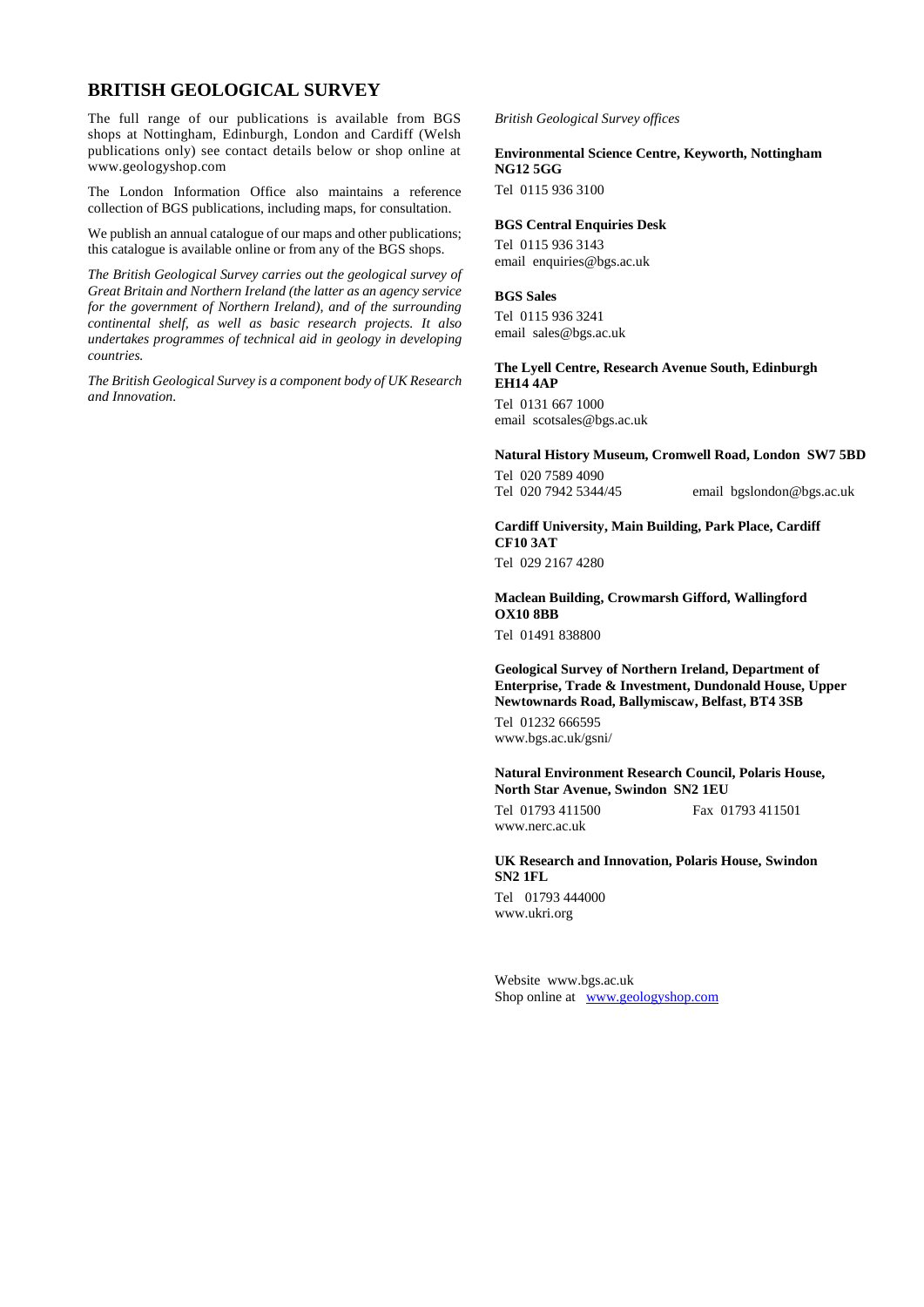# Foreword

This report is on work undertaken by BGS for the Joint Nature Conservation Committee (JNCC).

# Contents

| $\mathbf{1}$            |     |  |  |  |
|-------------------------|-----|--|--|--|
| $\mathbf{2}$            |     |  |  |  |
|                         |     |  |  |  |
|                         |     |  |  |  |
| 3 <sup>1</sup>          |     |  |  |  |
|                         | 3.1 |  |  |  |
|                         |     |  |  |  |
| $\overline{\mathbf{4}}$ |     |  |  |  |
| 5                       |     |  |  |  |
|                         |     |  |  |  |

## **FIGURES**

| Figure 2 Spatial variation of measured percentages of gravel, sand and mud in Hamon grab                                                                                       |
|--------------------------------------------------------------------------------------------------------------------------------------------------------------------------------|
| Figure 3 Histograms of measured percentages of gravel, sand and mud in Hamon grab samples. 5                                                                                   |
|                                                                                                                                                                                |
|                                                                                                                                                                                |
| Figure 6 Variograms and cross-variograms for additive log transformed variables. REML<br>estimated models for all data are shown in black and for data once outliers have been |
| Figure 7 Predicted percentages of gravel, sand and mud upon leave-one-out cross validation                                                                                     |
|                                                                                                                                                                                |
|                                                                                                                                                                                |
| Figure 10 Proportion of simulated realizations that are members of each of the level 3 EUNIS                                                                                   |
| Figure 11 Level 3 EUNIS sediment texture class membership for the observed samples (left) and                                                                                  |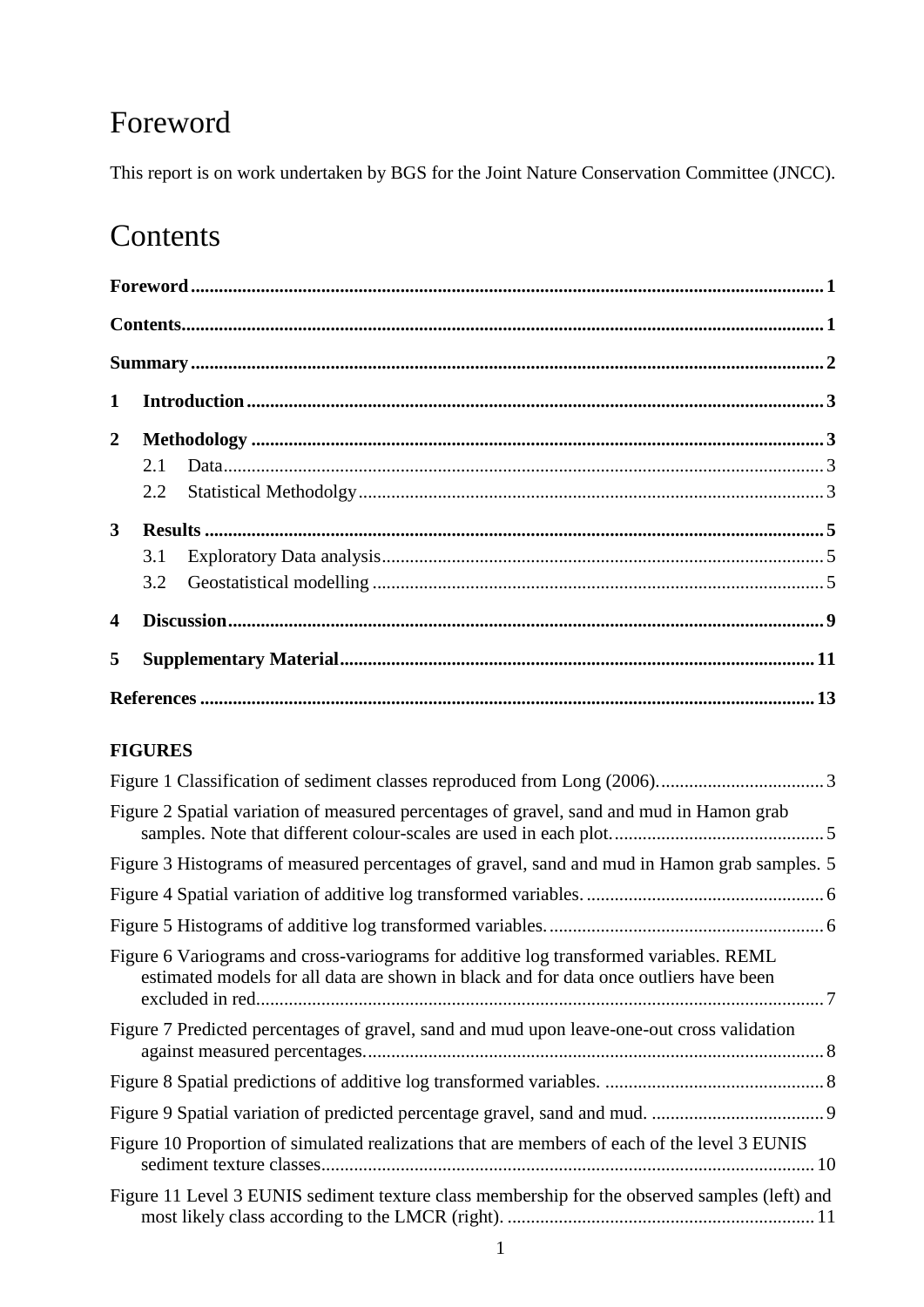# Summary

The background to this work as described in the JNCC specification document is as follows:

"The Joint Nature Conservation Committee (JNCC) and Marine Scotland Science (MSS) completed a survey in November 2015 to collect evidence to characterise and develop the first point in a marine monitoring time-series for the East of Gannet and Montrose (EGM) Nature Conservation Marine Protected Area (NCMPA). One of the objectives of the survey was: to "Describe the extent and distribution, structure and functions, and supporting processes of offshore deep-sea muds within EGM". Sediment sampling was undertaken and particle size analysis (PSA) conducted for these samples to determine sediment and, by extension, habitat designation. Three sedimentary benthic habitats were identified from PSA of 155 large (0.25 m2) Hamon grabs across the site: A5.2 Sublittoral sand, A5.3 Sublittoral mud and A5.4 Sublittoral mixed sediment. The report found that the sedimentary habitats of the site were fairly distinctive and differed from previous survey data acquired from the site, therefore JNCC requires new sedimentary habitat information to update the habitat mapping for the site."

The required new sedimentary habitat information consists of series of 100m resolution raster layers covering the site and containing:

(i) predictions of proportions of sand, gravel and mud

(ii) estimates of the uncertainty of each of the layers in (i) consisting of upper and lower limits and width of the confidence interval

(iii) a classification layer indicating membership of one of the four EUNIS level 3 sediment texture classes: Mud, Sand, Coarse Sediment and Mixed Sediment

(iv) a layer describing the proportion of model runs which indicate membership of the most probable class in (iii)

The EUNIS level 3 sediment class definitions (Long, 2006) are:

*Mud and sandy mud*: Ratio of sand to mud less than 4:1 and less than 5% gravel.

*Sand and muddy sand*: Ratio of sand to mud greater than 4:1 and less than 5% gravel.

*Mixed sediment*: Between 5 and 80% gravel and ratio of sand to mud less than 9:1.

*Coarse sediment*: sediment distributions satisfying none of the above.

These classes are illustrated on the ternary diagram shown in Figure 1.

This report describes the production of the habitat information by BGS.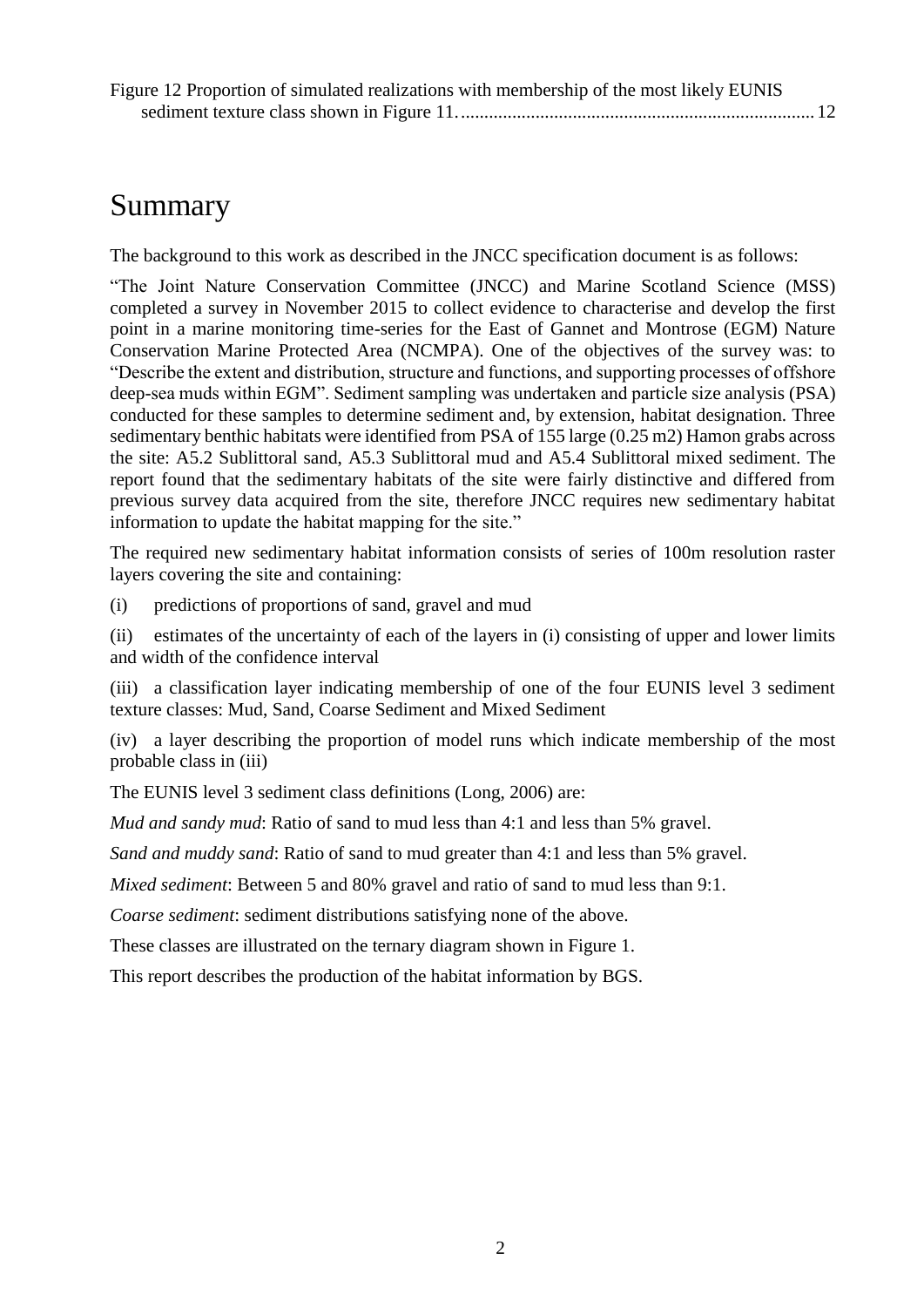

<span id="page-6-0"></span>**Figure 1 Classification of sediment classes reproduced from Long (2006).**

# 1 Introduction

The methodology to be used is based on that introduced by Lark et al. (2012) and modified by Lark et al. (2015). A detailed account of the methodology is provided in these papers and this report should be read in conjunction with them to give a complete explanation of the approach. This report provides additional information where required.

# 2 Methodology

## **2.1 DATA**

The data used are 155 particle size analyses from the 2015 survey of the EGM NCMPA conducted by the JNCC and MSS. The locations of the analysed samples are relatively evenly dispersed across the NCMPA (Figure 2). Each Hamon grab sample had a support of  $0.25 \text{ m}^2$  and the data considered were percent by mass of gravel (particles diameter > 2mm), mud (particles diameter < 0.063 mm) and sand (particles  $2 \text{mm} >$  diameter  $> 0.063$  mm). No continuous bathymetry or backscatter information were available to inform the modelling work.

## **2.2 STATISTICAL METHODOLGY**

The JNCC required interpolated maps of the proportion of each of the three particle size classes and associated measures of uncertainty. Geostatistical methods such as kriging are required to quantify uncertainty in spatial variables such as these. The standard geostatistical approach first quantifies the degree of spatial correlation in measurements of the property of interest by means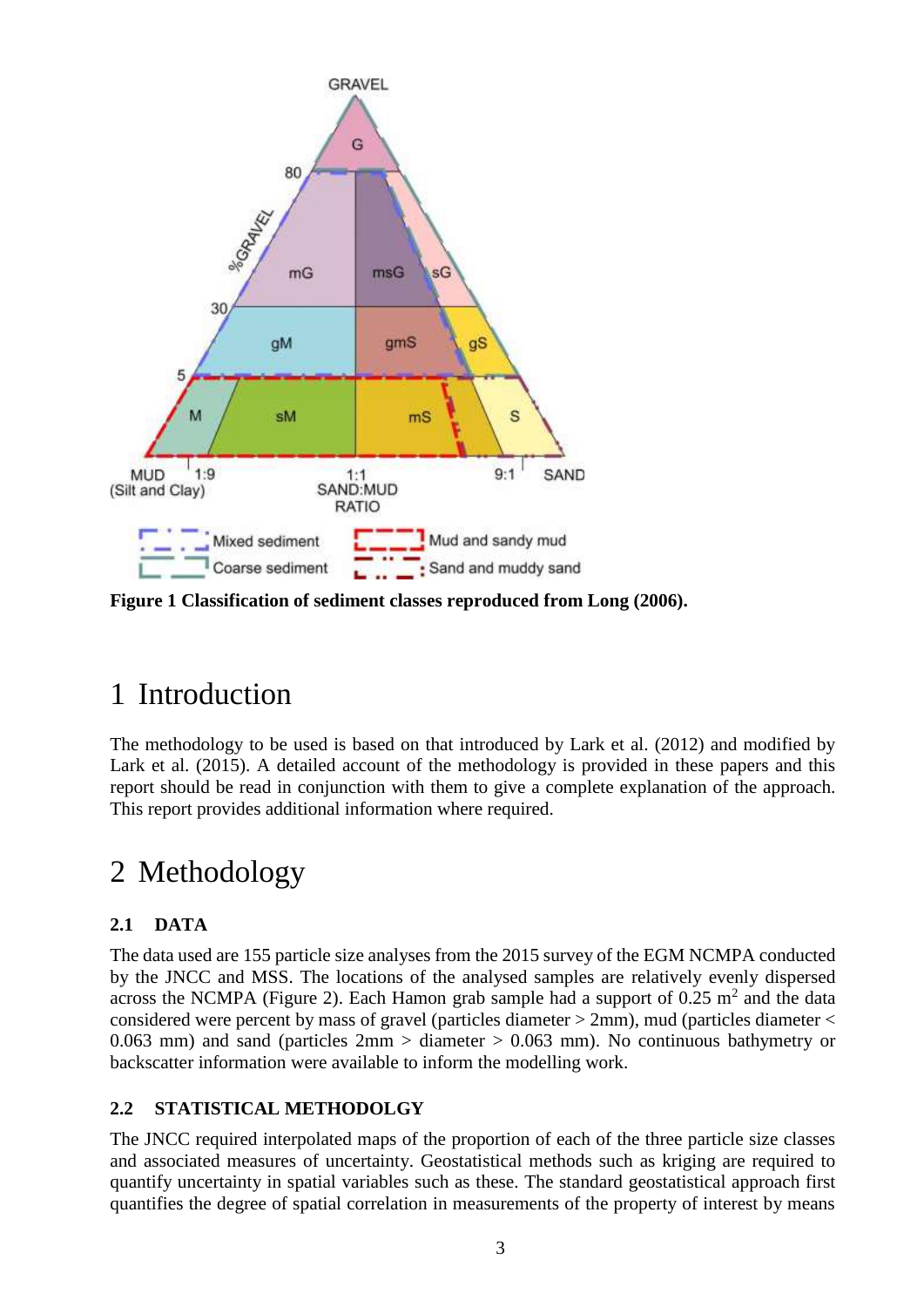of a variogram. Then the best linear unbiased or *kriging* predictor is used to determine the expected value of that measurement at sites where it has not been measured and to quantify the uncertainty in these predictions. The kriged prediction at a site is a weighted sum of nearby measurements. The weights decrease with increasing distance between the measurement and prediction site. The rate of the decrease in weights is determined from the variogram.

In this study, predictions of three variables (% gravel, sand and mud) were required. These variables must be represented in single model to ensure that the predictions account for the correlation between each variable. The situation is further complicated by the particle size measurements being compositional variables (i.e. they must sum to 100% at each site). Thus, if the proportion of sand and gravel is known at a site then the proportion of mud can be inferred immediately. This compositional property can mean that standard exploratory analyses indicate erroneous negative correlations between the three variables. Pawlowsky-Glahn and Olea (2004) suggest that compositional co-kriging should be applied in this situation. In this approach, an additive log-ratio transformation is used to reduce the three variables to two. The transformed variables are the natural logarithm of the ratio of two of the components of the composition to the third. In this report we used the sand content (the most prevalent particle size class) as the denominator of the log-ratio so our two variables are  $z_1$  and  $z_2$  where:

$$
z_1 = \ln\left(\frac{\% \text{ grad}}{\% \text{ sand}}\right),
$$
  

$$
z_2 = \ln\left(\frac{\% \text{ mud}}{\% \text{ sand}}\right).
$$
 Eqn (1)

These two variables are then represented in a linear model of coregionalization (LMCR). The LMCR includes a variogram for each of the two variables and a cross-variogram. Each variogram describes the expected squared difference between two measurements of the variable as a function of the distance between the measurements. The cross-variogram considers the covariance of the difference between two measurements of one variable and the difference between two measurements of the other variable made at the same pair of sites as the first. Again, this covariance is expressed as a function of the distance between the pair of measurement locations. The LMCR is then used within the co-kriging predictor to produce maps of each variable across the study area. The co-kriging prediction of a variable is a weighted sum of nearby measurements of each variable. The weights associated with each measurement are determined from the LMCR. The co-kriging approach can also be used to simulate multiple realizations of each variable across the study region. A set of simulated variables at each site can be back transformed to yield simulations of % gravel, % mud and % sand:

% 
$$
\% \text{grave} = \frac{100 \exp(z_1)}{1 + \exp(z_1) + \exp(z_2)},
$$
  
\n
$$
\% \text{ mud} = \frac{100 \exp(z_2)}{1 + \exp(z_1) + \exp(z_2)},
$$
  
\n
$$
\% \text{ sand} = \frac{100}{1 + \exp(z_1) + \exp(z_2)}.
$$
  
\nEqn(2)

If a sufficient number of simulated realisations are produced then these can be used to determine across the study region the expected proportion of each particle size class, the confidence limit on these proportions and the proportion of simulations for which each site lies in a specified EUNIS level 3 sediment texture class.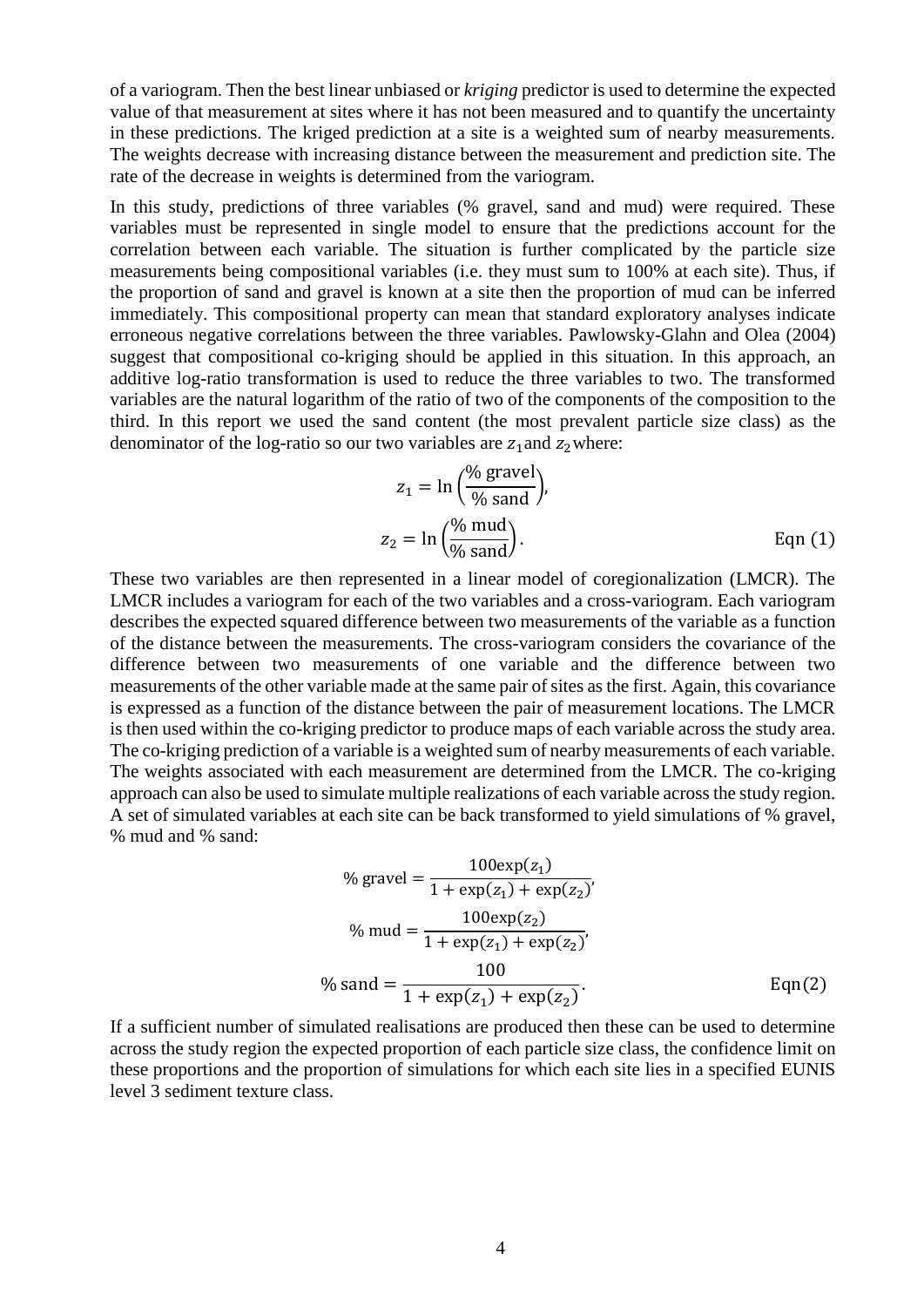

<span id="page-8-0"></span>**Figure 2 Spatial variation of measured percentages of gravel, sand and mud in Hamon grab samples. Note that different colour-scales are used in each plot.**

## 3 Results

## **3.1 EXPLORATORY DATA ANALYSIS**

The measurements of % gravel, % mud and % sand are shown in Figure 2 and their histograms in Figure 3. The percentages of gravel are generally small with an average of 1.3% and only nine of the 155 measurements exceeding 5%. The median % gravel is 0.44% but 13 values larger than 4% are scattered across the study region. There is no clear spatial pattern to these larger values except in the far-west of the study region where there appears to be a region of consistently large values. Large-scale patterns of spatial variation are evident in the % sand and % mud measurements. These variables average 78.9 and 21.0% respectively. Two potential outliers are highlighted in Figure 2. One, marked 'A', can be considered a global outlier since its gravel % of 35% is substantially larger than the values observed in the remainder of the dataset. The next largest value is 10.4%. The other potential outlier, marked 'B', could be a local outlier. The observed vales of 0.1% gravel, 91.8% sand and 8% mud are consistent with the wider dataset but not consistent with the measurements at neighbouring sites.



<span id="page-8-1"></span>**Figure 3 Histograms of measured percentages of gravel, sand and mud in Hamon grab samples.**

## **3.2 GEOSTATISTICAL MODELLING**

The maps and histograms of the additive log transformed data values are shown in Figures 4 and 5 respectively. The large-scale variation of the % mud to % sand ratio leads to a clear spatial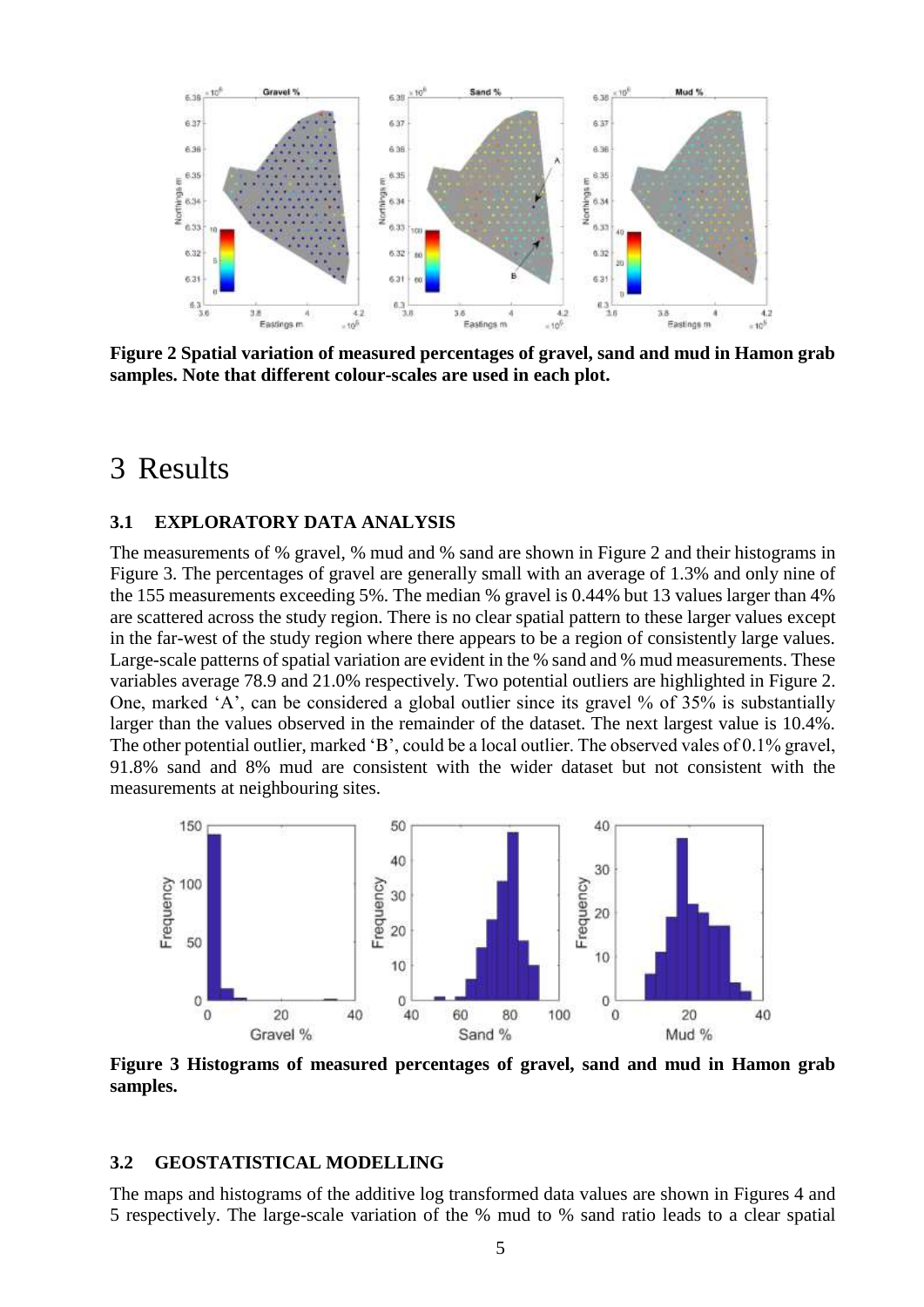pattern in  $z_2$  whereas the spatial pattern in  $z_1$  is more irregular except for larger values in the west of the region which correspond to the relatively large gravel % in this area. The distributions of each variable are approximately symmetric and we consider them to be consistent with the Gaussian assumption of the LMCR. Transformed variable  $z_1$  has a variance of 1.77 whereas  $z_2$  has a variance of 0.14.



<span id="page-9-0"></span>**Figure 4 Spatial variation of additive log transformed variables.**

We follow Lark et al. (2015) and estimate the parameters of the LMCR for these transformed variables by residual maximum likelihood (REML). The estimated variograms and crossvariograms of the LMCR are shown in Figure 6. There is spatial correlation apparent in the variograms up to and beyond 30 km. The proportion of spatial correlation is much less for  $z_1$  than  $z_2$  reflecting the smoother pattern of spatial variation in  $z_2$  (Figure 4).



<span id="page-9-1"></span>**Figure 5 Histograms of additive log transformed variables.**

We validate the estimated model by leave-one-out cross validation. In this procedure, a single measurement is removed from the dataset and then the remaining measurements and the co-kriging predictor are used to predict the removed measurement and its uncertainty by co-kriging. The process is then repeated, removing each measurement in turn. If the estimated LMCR appropriately represents the measured data then one would expect the mean squared standardised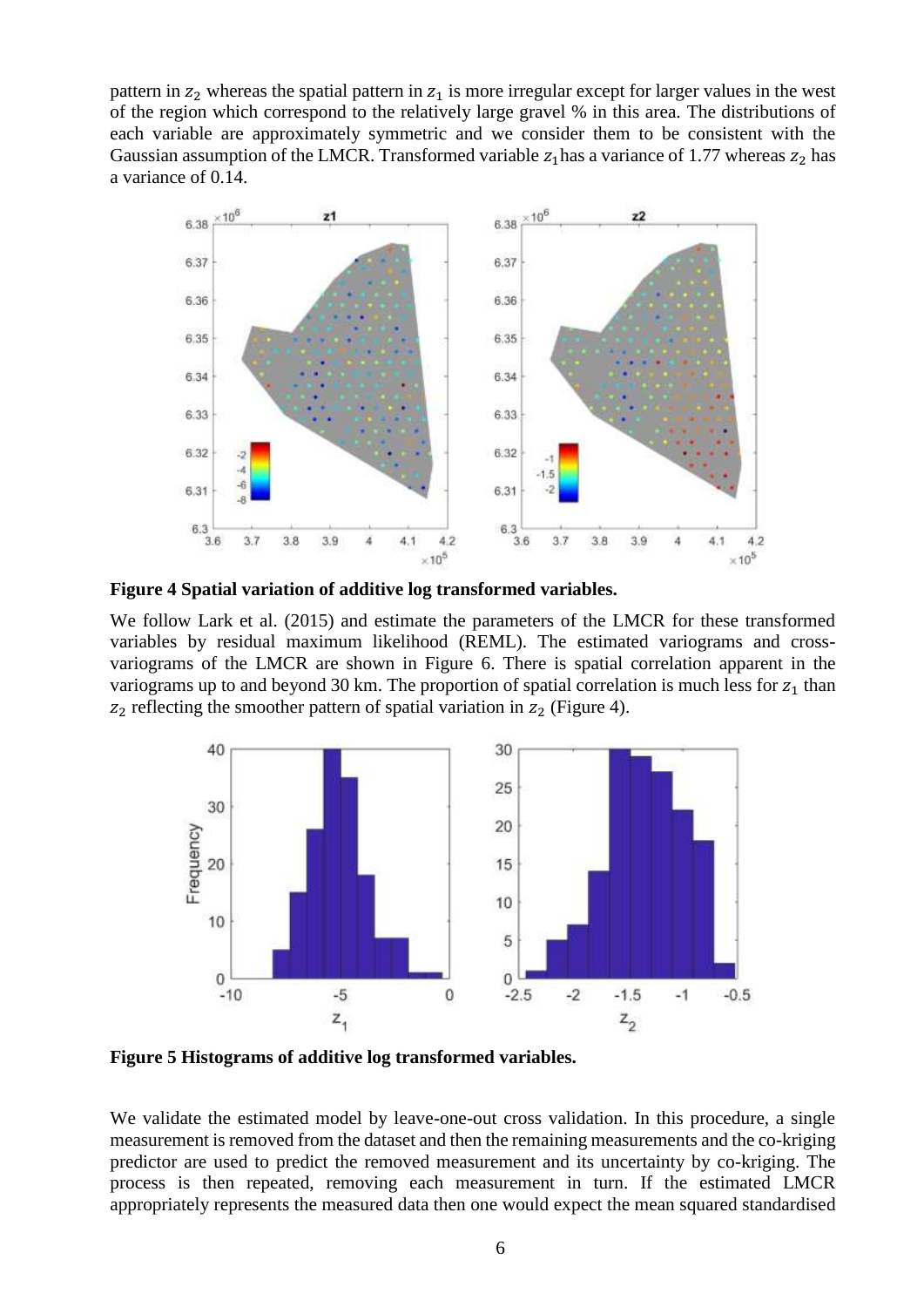error to be 1.0 and the median squared standardised error to be 0.45. The standardised error is the difference between the predicted and measured values divided by the standard error of the prediction. When this procedure was applied to the data the mean standardised error was 1.00 and the median 0.39. Such values would be considered to be sufficiently close to the expected values. However, the two largest standardised errors were 14.6 and 32.9 which would be expected to occur with a probability of less than 1 in 10,000 and would be unlikely to occur in a dataset of 155 measurements. Given that these two measurements were previously identified as being visually inconsistent with the other data (Figure 2) we remove them from the dataset and repeat the model estimation procedure.



<span id="page-10-0"></span>**Figure 6 Variograms and cross-variograms for additive log transformed variables. REML estimated models for all data are shown in black and for data once outliers have been excluded in red.**

The estimated LMCR once these observations have been deleted is shown in Figure 6 (red). The same pattern of spatial correlation remains but the semi-variances are decreased. Upon leave-oneout cross-validation the mean standardised prediction error is 0.99 and the median 0.43. The largest standardised prediction error has decreased to 9.74. Figure 7 shows the predicted percentages upon leave-one-out cross-validation plotted against the observed values. A strong correlation between predicted and observed values is evident for sand and mud. The small number of relatively large gravel values are not so well predicted.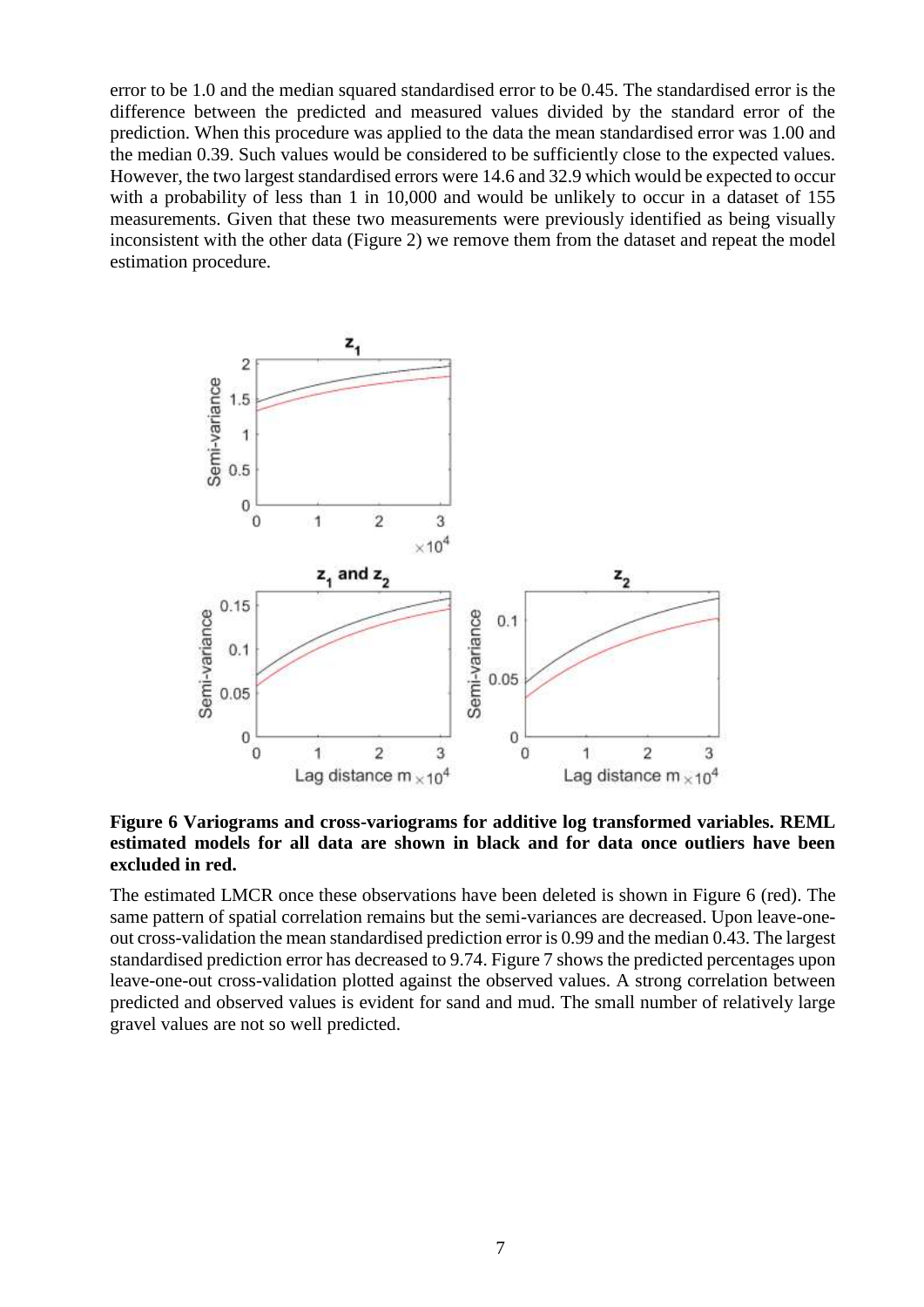

<span id="page-11-0"></span>**Figure 7 Predicted percentages of gravel, sand and mud upon leave-one-out cross validation against measured percentages.**

The co-kriged maps of  $z_1$  and  $z_2$  are shown in Figure 8. These follow the same pattern of underlying variation as the observations shown in Figure 4. However, as is common with kriged predictions, the variation is smoothed with, for example, the largest predictions of  $z_1$  being -4 compared with observed values close to zero. The maps indicate the relatively large values of the % gravel to % sand ratio in the west of the region and of the % mud to % sand ratio in the south east of the region.



<span id="page-11-1"></span>**Figure 8 Spatial predictions of additive log transformed variables.**

The LMCR was used to produce 1000 simulated realisations of the variation of  $z_1$  and  $z_2$  across the study area. Each realization was back transformed according to Equation 2 to produce 1000 realizations of percentage gravel, sand and mud. The averages of these 1000 realisations, (i.e. the expected gravel, sand and mud percentages) are shown in Figure 9. The pattern of variation of these variables are consistent with the observations shown Figure 2. Figure 10 shows the proportion of the realisations that are members of each of the EUNIS level 3 sediment classes. None of the realisations include an example of the Coarse Sediment class. The probability of Mixed Sediment is small everywhere. It averages 0.03 across the study area with the largest values of 0.15 occurring in the extreme west of the region. The Mud and Sandy Mud class dominates the south and east of the NCMPA whereas the Sand and Muddy Sand class dominates the north and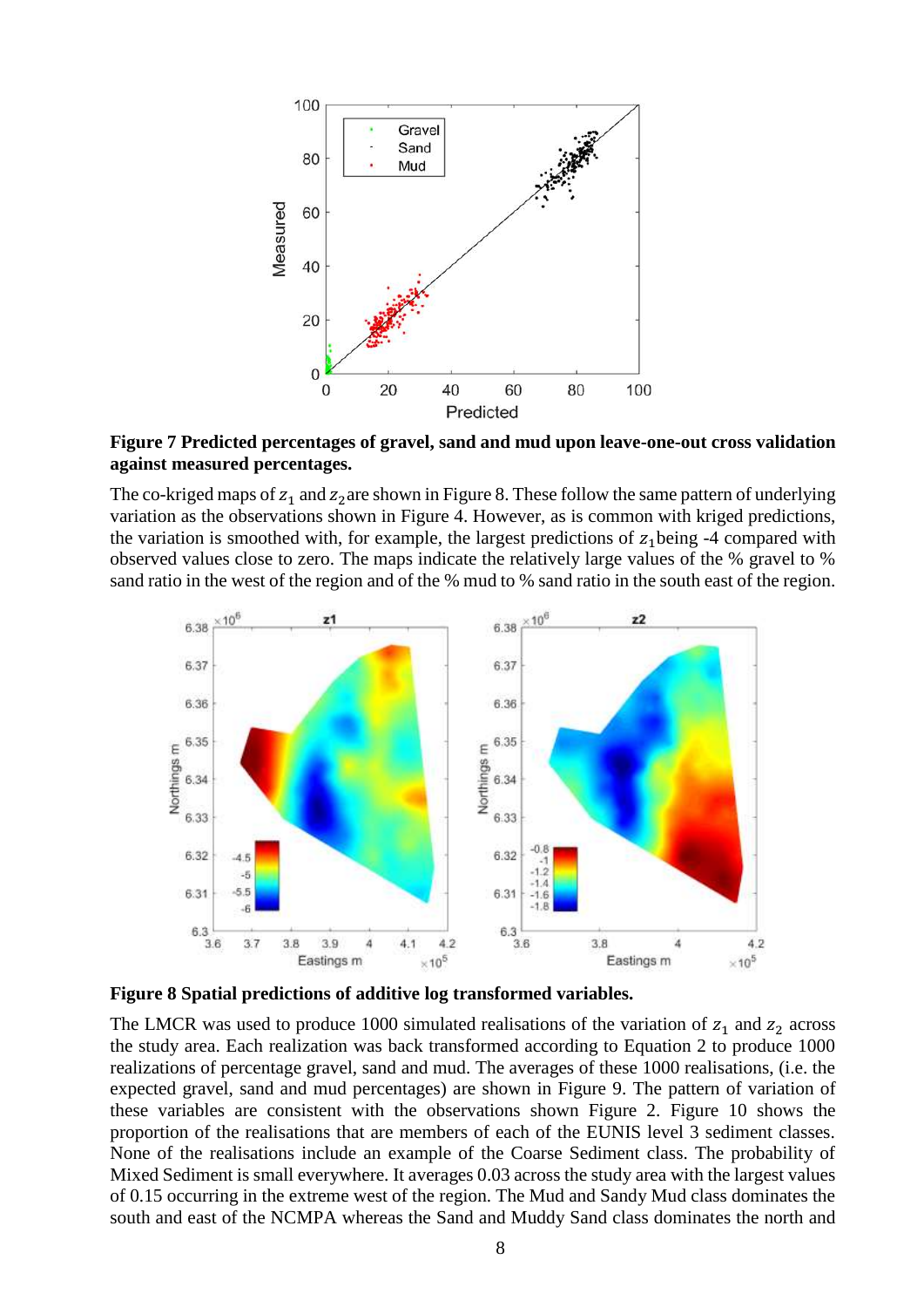west. Figure 11 compares the EUNIS class memberships of the observed samples to the most probable class according to the LMCR. These are in reasonable agreement although the isolated examples of Coarse Sediment amongst the observations are not evident in the predicted map. The map of the proportion of realisations being within the most probable class (Figure 12) confirms that in the east and south of the region that membership of the Mud and Sandy Mud class is likely and membership of the Sand and Muddy Sand class is likely in the north and west of the region. There is large uncertainty in the class membership at the boundary between these areas.



<span id="page-12-0"></span>**Figure 9 Spatial variation of predicted percentage gravel, sand and mud. Note that different colour-scales are used for each plot. Predictions are included in output file as columns Gmean, Smean and Mmean.**

## 4 Discussion

The cross-validation results suggest that this geostatistical modelling exercise has led to an LMCR which is generally consistent with the observed data. Thus the model can be used to predict the sediment particle size distribution and to quantify its uncertainty. However, two points should be highlighted when interpreting the resultant maps. First, two outliers were removed from the observed data prior to producing the maps. Had these observations been included they would have led to large predictions of gravel or sand content in their immediate vicinity. Such predictions would appear to be inconsistent with the underlying variation of the sediment across the region. The maps should be interpreted as being indicative of this underlying variation but it should be remembered that at the spatial-scale of a grab sample it is possible for other texture classes to occur.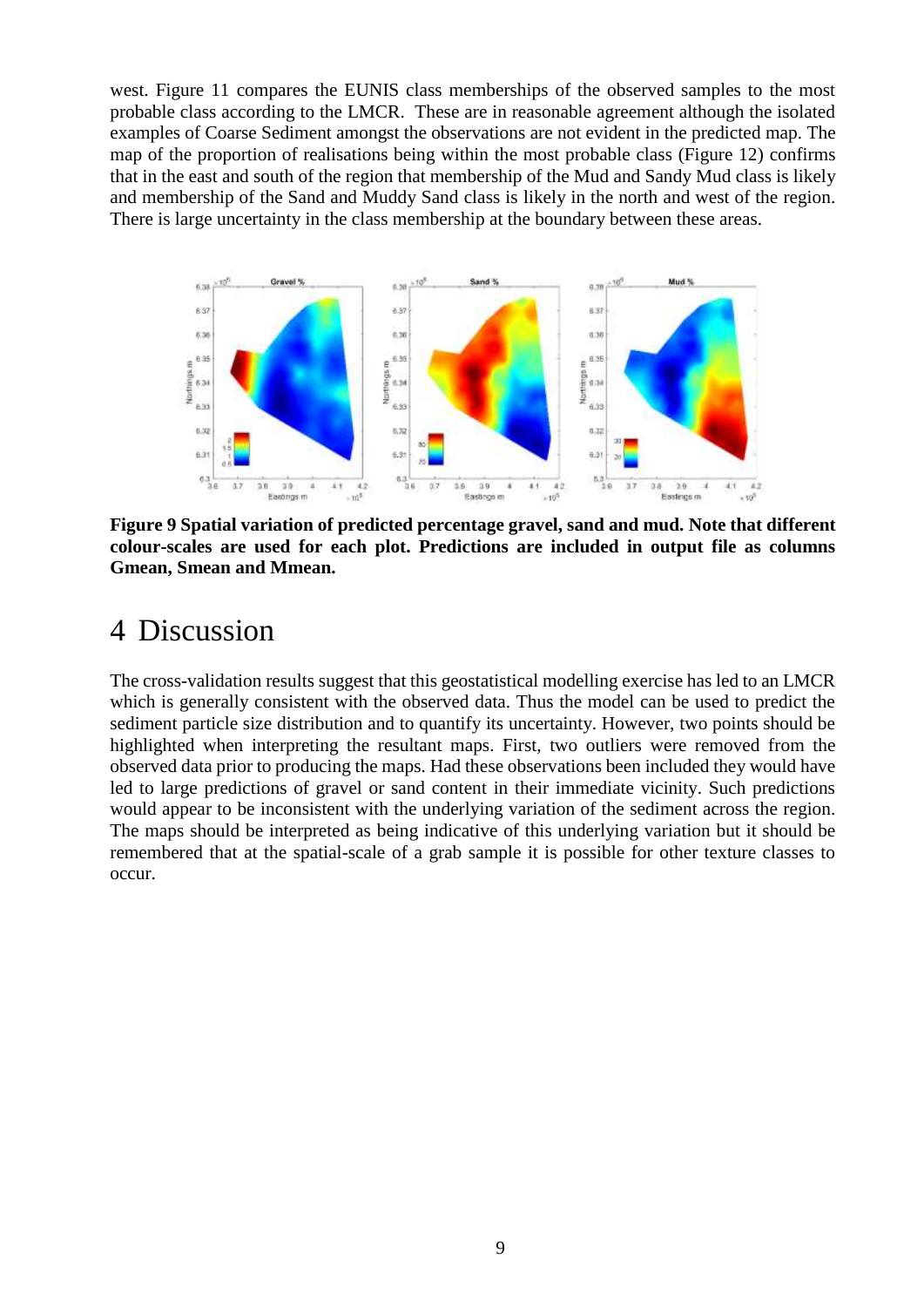

## <span id="page-13-0"></span>**Figure 10 Proportion of simulated realizations that are members of each of the level 3 EUNIS sediment texture classes (Coarse Sediment, Mixed Sediment, Mud and Sandy Mud, Sand and Muddy Sand). Data are included output file as columns "Cp", "MIp", "MUp" and "Sp".**

Second, gravel and hence the Mixed Sediment class does appear to be slightly under-represented in the model predictions. Five percent of the observed samples were Mixed Sediment whereas this class was not the most likely at any location (Figure 11). This is to be expected for a class that occurs sporadically across the region. Figure 10 indicates that this class is possible at any location but that the proportion of occurrences amongst the simulations rarely increases beyond 0.1. The average proportion of occurrences of 0.03 is rather less than the observed proportion of 0.05. We suspect that this discrepancy is largely because the model underestimates the degree to which gravel has elevated proportions in the extreme west of the region. The model assumes that the same model of spatial correlation applies across the region (*i.e.* the model is stationary). Generally, there is little spatial correlation amongst the gravel observations and the model reflects this. However, some spatial correlation appears to occur in the west where relatively large gravel values consistently occur. This is an indication of non-stationary variation. In this circumstance,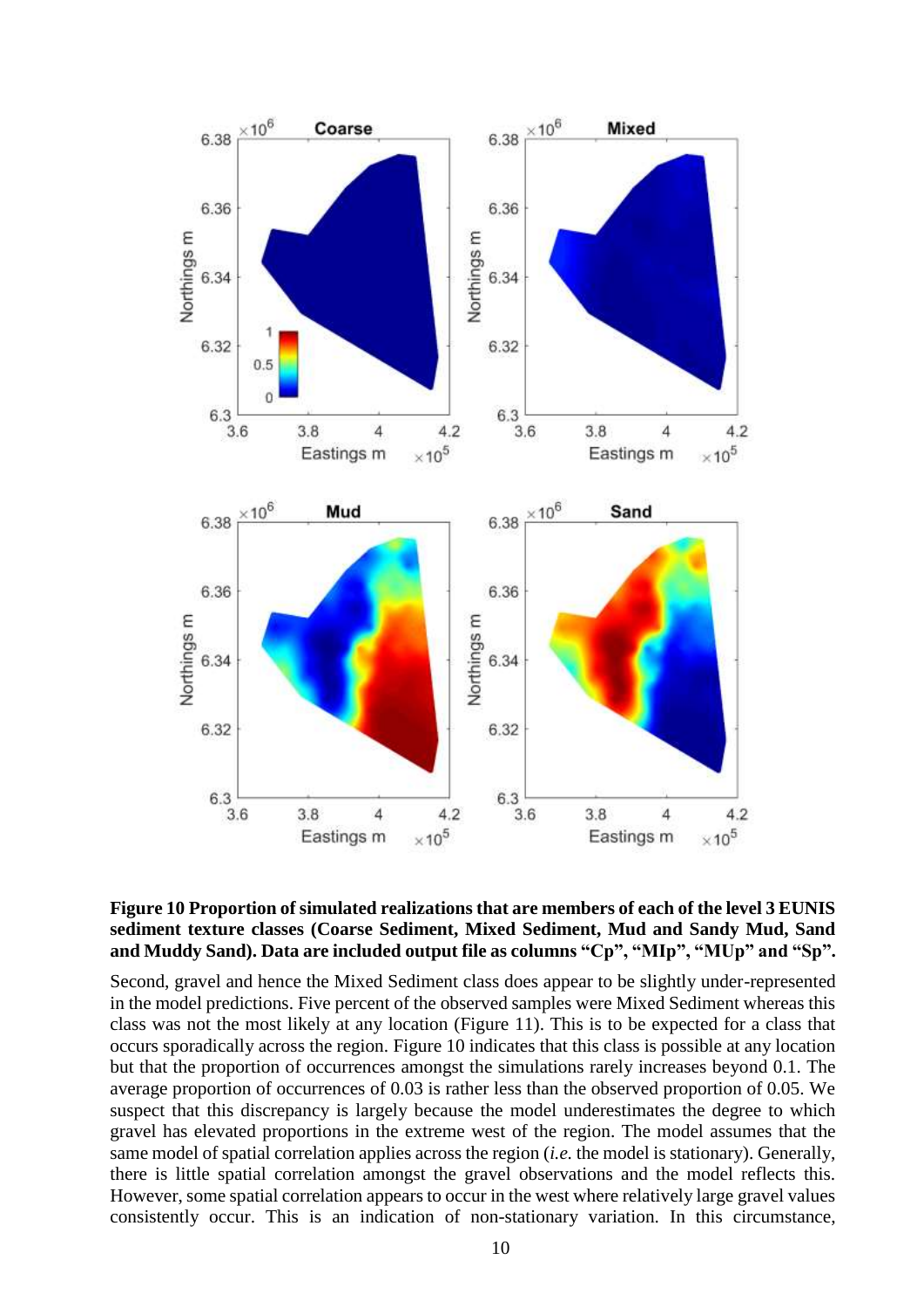additional spatial information such as swath bathymetry or backscatter data might be useful in identifying the extent of this non-stationarity and modifying the model.



<span id="page-14-0"></span>**Figure 11 Level 3 EUNIS sediment texture class membership for the observed samples (left) and most likely class according to the LMCR (right). Most likely class is included in output file as column "EUNISmax"**

# 5 Supplementary Material

The outputs of this work are provided as a csv file "EGM\_psd.csv". This consists of predicted quantities at 183,876 locations on a grid of spacing 100m which covers the EGM NCMPA. The variables included in this file are:

x: Eastings from rectilinear coordinates (UTM 31N [WGS84])

y: Northings from rectilinear coordinates (UTM 31N [WGS84])

Gmean: Expected proportion of gravel

Smean: Expected proportion of sand

Mmean: Expected proportion of mud

G025: Lower limit of 95% confidence interval for gravel

S025: Lower limit of 95% confidence interval for sand

M025: Lower limit of 95% confidence interval for mud

G975: Upper limit of 95% confidence interval for gravel

S975: Upper limit of 95% confidence interval for sand

M975: Upper limit of 95% confidence interval for mud

Cp: Proportion of simulated realisations indicating Coarse Sediment

MIp: Proportion of simulated realisations indicating Mixed Sediment

MUp: Proportion of simulated realisations indicating Mud and Sandy Mud

Sp: Proportion of simulated realisations indicating Sand and Muddy Sand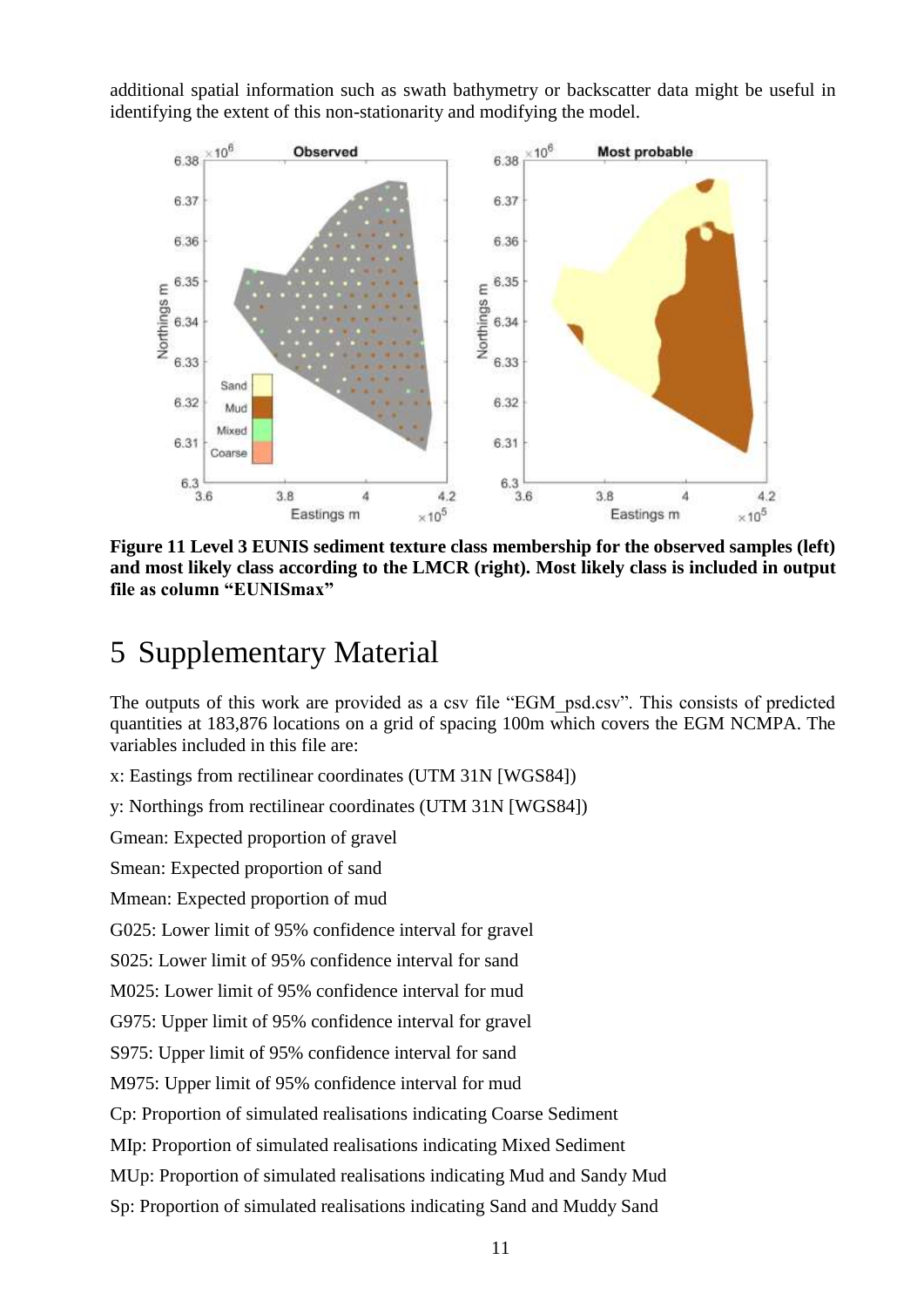## EUNISmax: most probable EUNIS class

EUNISp: proportion of simulated realisations indicating most probable EUNIS class.



<span id="page-15-0"></span>**Figure 12 Proportion of simulated realizations with membership of the most likely EUNIS sediment texture class shown in Figure 11. Included in output file as column "EUNISp".**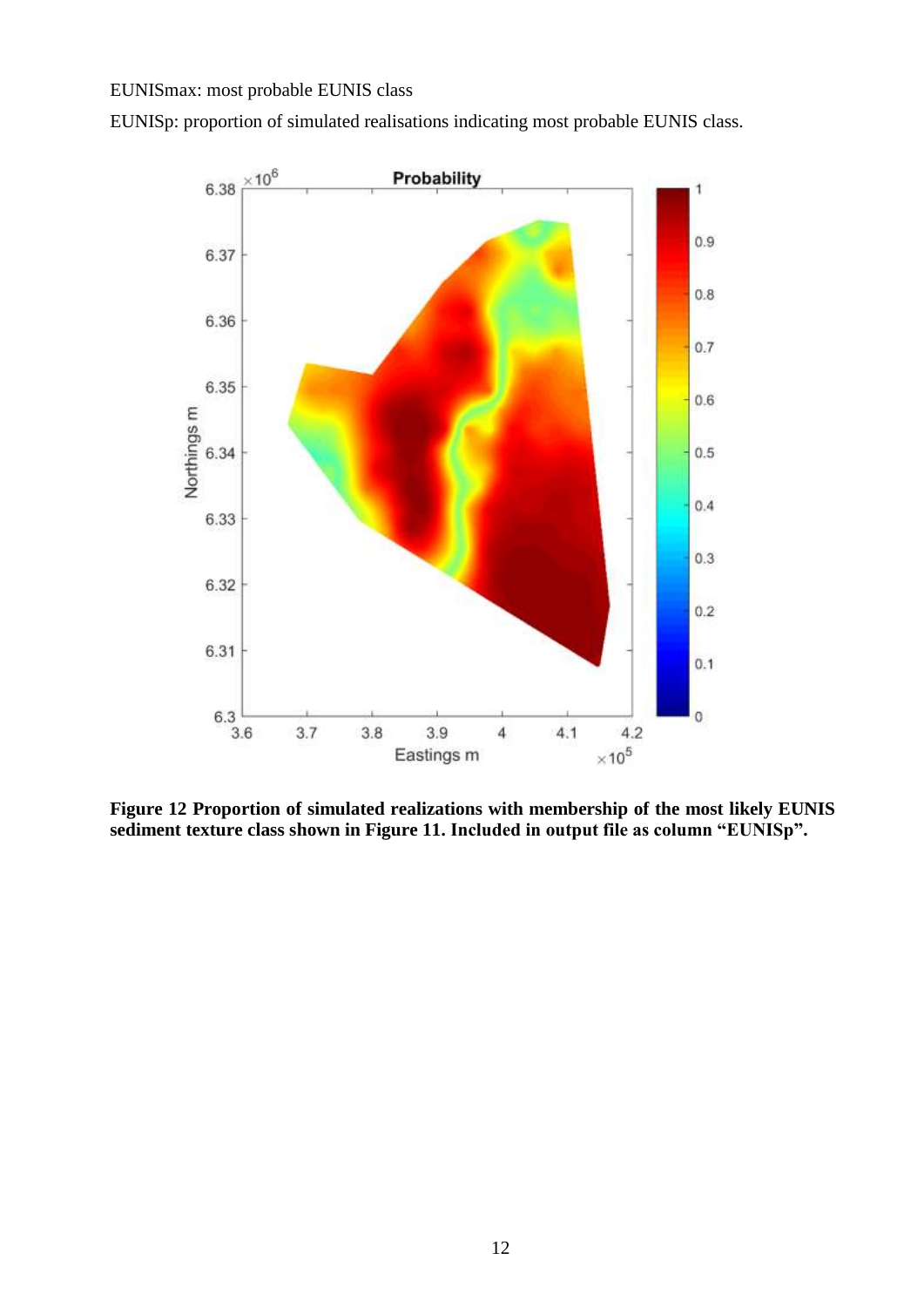

**Figure 13 Lower (left) and upper (right) limits of the 95% confidence interval for predictions of gravel (top), sand (middle) and mud (bottom). Note that different colour-scales are applied for each variable. Data are included in the output file as "G025", "S025", "M025", "G975", "S975" and "M975".**

## References

Lark, R.M., D. Dove, S.L. Green, A.E. Richardson, H. Stewart, A. Stevenson. 2012. Spatial prediction of seabed sediment texture classes by cokriging from a legacy database of point observations, Sedimentary Geology, Volume 281, 15 December 2012, Pages 35-49, ISSN0037-0738.